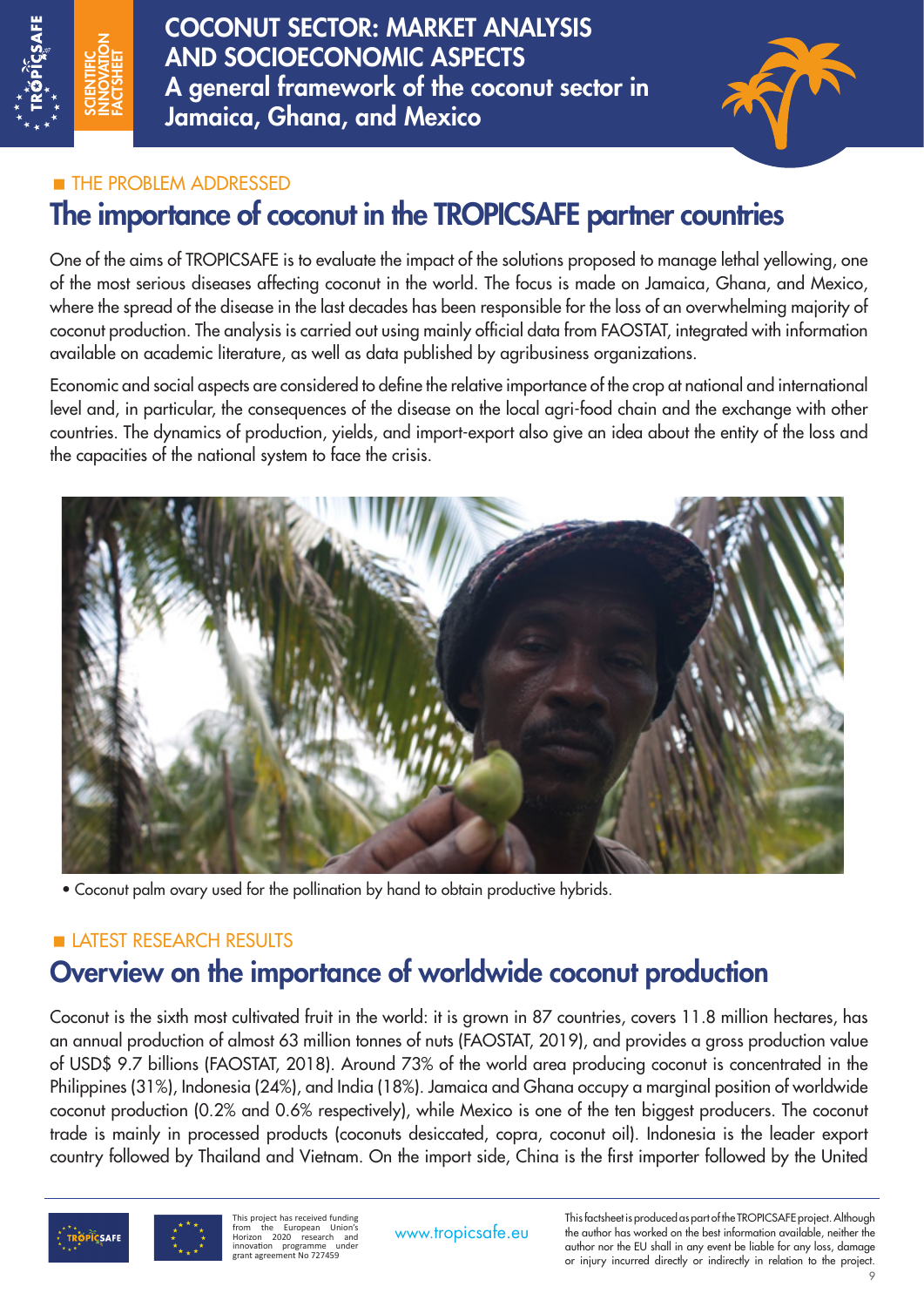### SCIENTIFIC INNOVATION FACTSHEET

States of America and the Netherlands (FAOSTAT 2019). The figure below shows the spreading of lethal yellowing disease in the main producing countries. In Ghana, the Cape Saint Paul wilt disease (CSPWD) caused the collapse of the coconut industry in the 1950s (Leather, 1959). The disease has been responsible for the death of over 7 million palms in Jamaica in the 1980s, and the country is recurrently devastated by epidemic outbreaks (Lebrun *et al.*, 2008). In Mexico over the last two decades of the 20th Century, the lethal yellowing epidemic disease led to a drop of 60,000 ha in cultivated area, and a decrease in cultivation density from 100 trees per hectare to just 60 (Zizumbo-Villarreal *et al.*, 2006).



• World map of annual coconut production and published occurrences of lethal yellowing-type diseases of palms production (Gurr *et al.*, 2016).

## **THE TROPICSAFE RESEARCH AND DEVELOPMENT ACTIVITY**

# The coconut market in Jamaica, Ghana, and Mexico

Jamaica: According to the Coconut Industry Board (CIB), a public body promoting the efficiency and the interests of the coconut businesses, the production is provided basically by small and medium enterprises (SMEs). The majority of farms have a surface smaller than 10 ha. In 2019 coconut crops covered around 15,796 ha with a production of 99,200 tons (FAOSTAT, 2019). Since the lethal yellowing destroyed both local and hybrids varieties, several management strategies have been implemented to reduce the spread of the disease. The CIB has also promoted the distribution to farmers of seedlings of the resistant variety Special Malayan Dwarf Yellows.

Ghana: In this country, coconut is the most important cash crop along the coastal belt mainly due to its various byproducts. Data available in academic literature reported that, since the first incidence of the disease in 1932, the three main regions of coconut production (the Western, Central, and Volta Regions) have been devastated (Danyo, 2011). More recently, both coconut production and export have increased significantly. According to FAO data, in 2019, the coconut production amounts to 403,905 tons on 75,195 ha. Around 80% of the coconuts are produced by smallholder farmers. The export of desiccated coconuts totaled USD\$1.4 million – but currently, most coconuts are consumed locally.

Mexico: Mexico ranked 7th in the worldwide coconut production in 2019, accounting for 1,287,957 tons cultivated on about 204,133 ha. Mexican dry climate, as well as the distance among plantations, resulted in lethal yellowing outbreaks less explosive than in other countries, such as Jamaica, with higher rainfall and higher density of palm plantations (Mora-Aguillera, 2002).

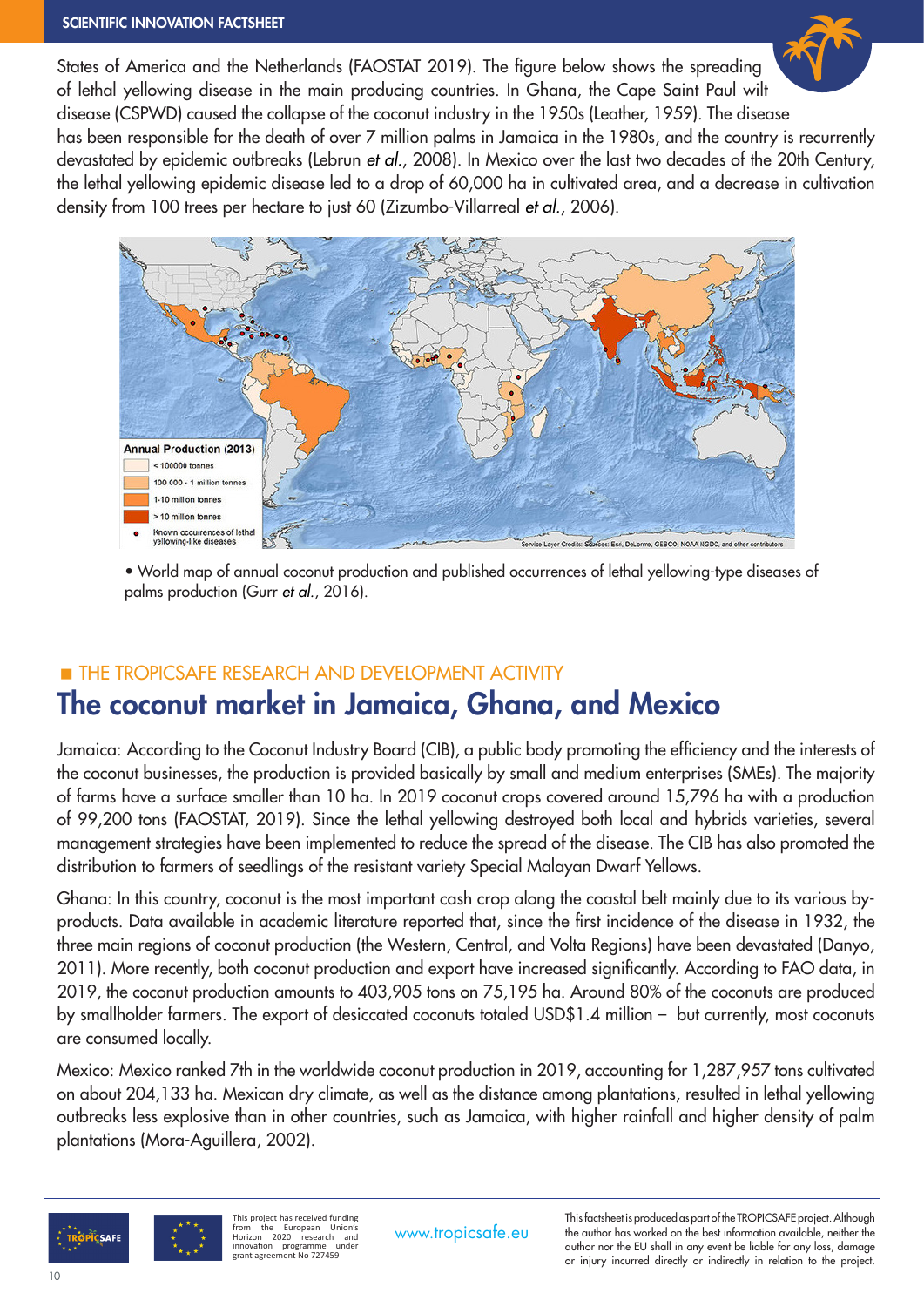



• Coconut production (tons) in Jamaica, Ghana, and Mexico 1961-2018 (tons) (FAOSTAT).

### **SCIENTIFIC DATA AND FIRST RESULTS**

# Socioeconomic consideration on the lethal yellowing on coconut agri-food chain

Coconut is a very important commercial crop in many tropical and subtropical countries, including Jamaica, Ghana, and Mexico, contributing significantly to their economies. Coconut flesh, indeed, can be used in the food, cosmetic and energy industries. The importance of coconut in each production country lies in several issues ranging from social, economic to environmental concerns. Coconut palms play a crucial role in local cultures, and coconuts provide livelihood security to millions of worldwide smallholders. From a more economic standpoint, coconut acquires substantial significance for rural employment and income generation. A crucial characteristic of coconut, indeed, is its capacity to create employment in marginal rural areas, where there are a few other opportunities. In this sense, and in determined local contexts, the socioeconomic cost of lethal yellowing is dramatic, considering the impact not only on the production, but also on employments loss. Finally, coconut plantations require low to no inputs and can provide wildlife and habitat conservation, contributing to carbon sequestration and preventing coastal erosion. In these circumstances, a systematic and timely pathogen detection becomes highly important for effective control and management of the disease. In the countries involved in TROPICSAFE, several management strategies are currently being implemented. In Ghana, the government has recently launched the Planting for Export and Rural Development (PERD) initiative by providing smallholders with hybrid coconut seeds, leading to improved yield. Jamaica is promoting many activities to reduce the spread of lethal yellowing and it is currently experimenting the cultivation of hybrids resistant to the disease. In Mexico, since 2016, lethal yellowing-resistant seedlings have been added to the coconut stock as recovery program of the Ministry of Agriculture.



This project has received funding from the European Union's Horizon 2020 research and innovation programme under grant agreement No 727459

This factsheet is produced as part of the TROPICSAFE project. Although<br>www.tropicsafe.eu the author has worked on the best information available, neither the author nor the EU shall in any event be liable for any loss, damage or injury incurred directly or indirectly in relation to the project.